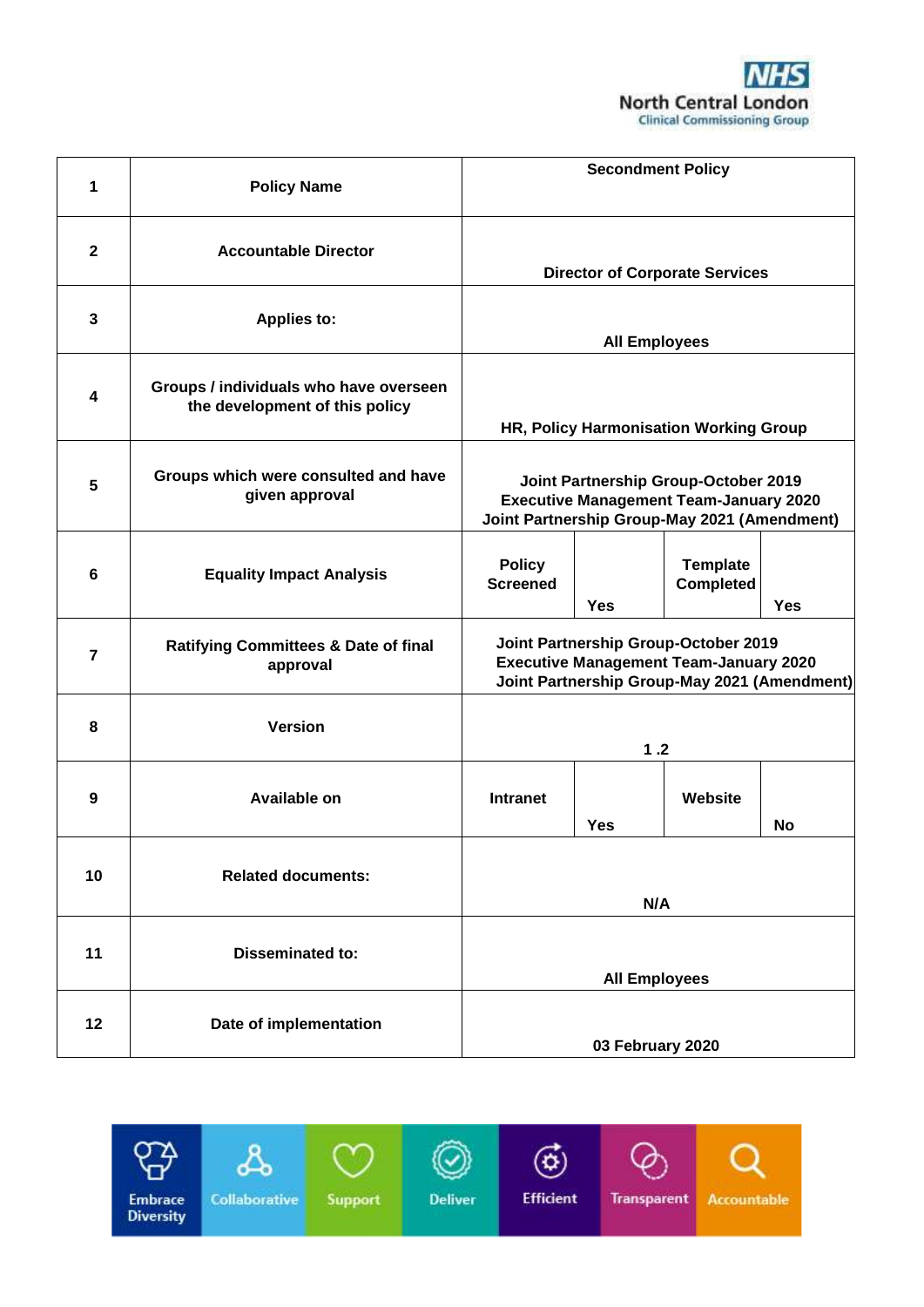| Date of next formal review<br>13<br>January 2023 or earlier should there be national<br>NHS terms and condition/legislative changes |  |
|-------------------------------------------------------------------------------------------------------------------------------------|--|
|-------------------------------------------------------------------------------------------------------------------------------------|--|

 $\mathbf{I}$ 

 $\mathsf{l}$ 

# **Secondment Policy**

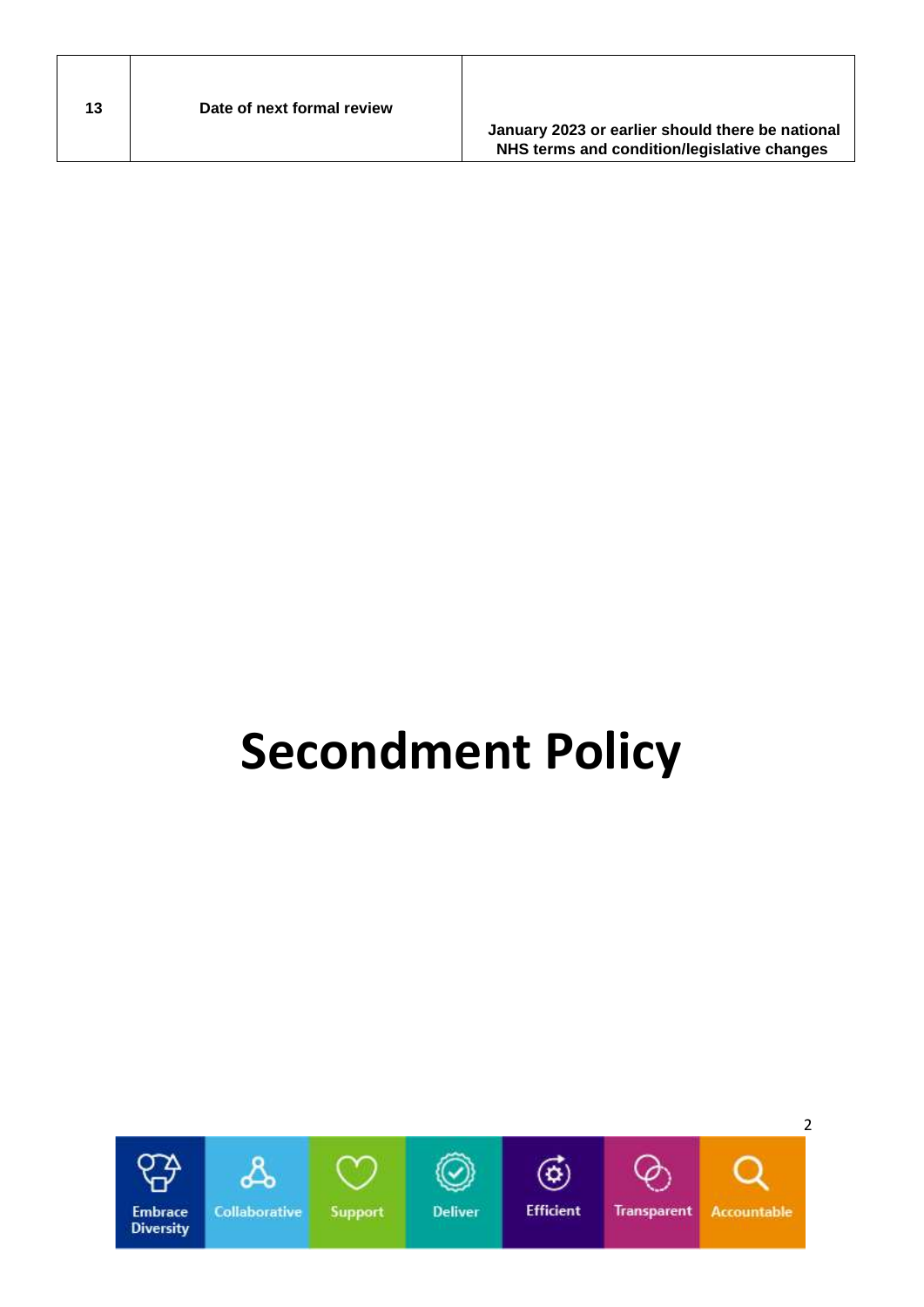# **Table of Contents**

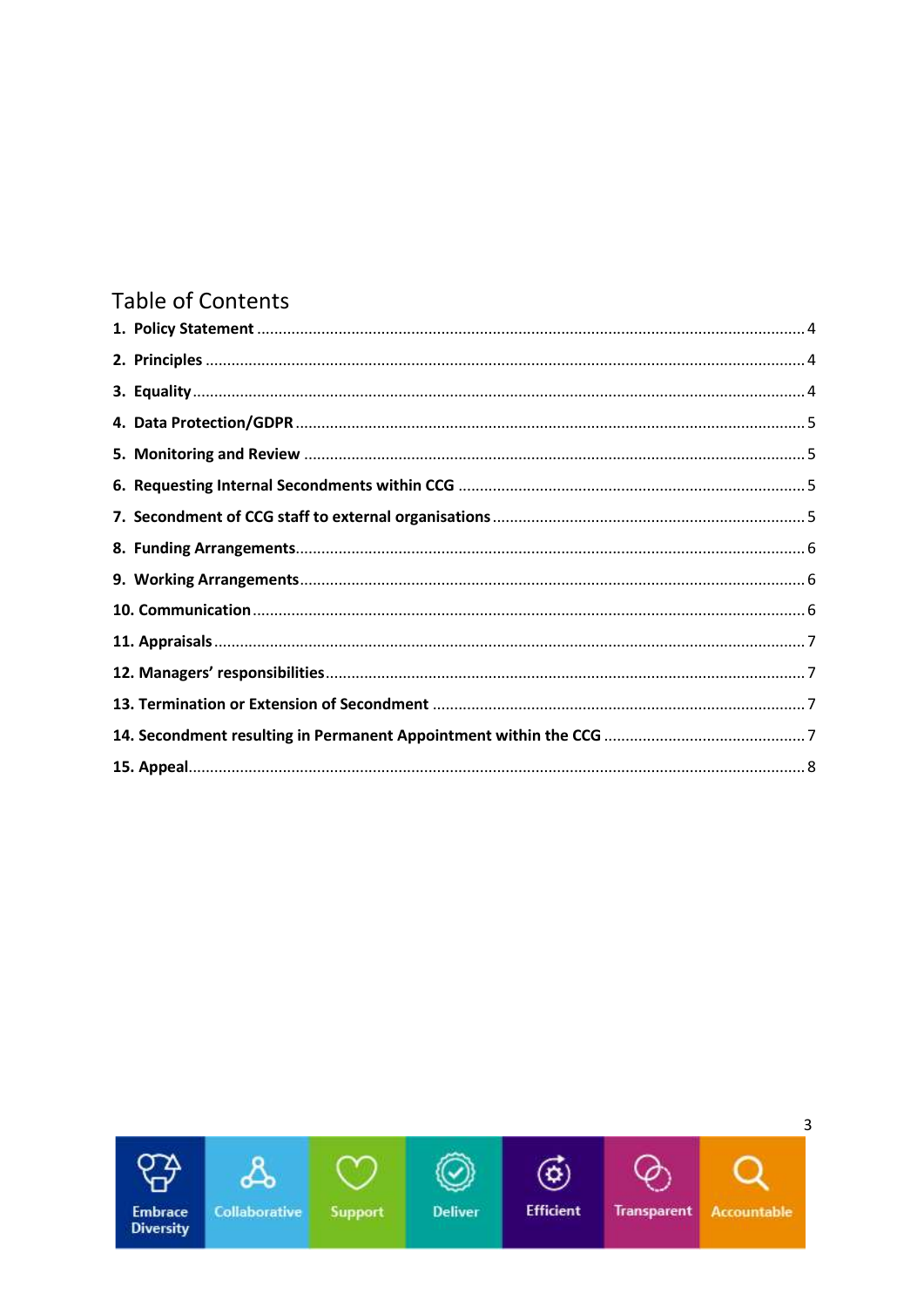#### **Introduction**

### <span id="page-3-0"></span>**1. Policy Statement**

This policy facilitates the secondment of CCG staff both internally within the CCG and externally within the wider NHS and exceptionally with other non NHS Bodies.

A secondment may be arranged to assist with individual development needs as a result of the appraisal process or be specifically requested for project work where specific skills or specialist knowledge are required.

This Policy will apply to all employees within the CCG.

# <span id="page-3-1"></span>**2. Principles**

Secondment requests will be considered in line with business needs and may be refused on that basis.

Staff who enter into secondment agreements will be asked to sign a secondment agreement outlining the terms and parameters of the secondment.

Any individual who agrees to undertake a secondment will be expected to keep any information, which may be made available to them as a direct result of the secondment (e.g. personnel, salary, and business sensitive information) confidential.

Employees on secondment with an external NHS organisation will retain all of their continuity of service rights with the CCG

Staff who undertake a secondment will be entitled to return to their substantive post on completion of the secondment. Should the substantive post be subject to change this will be dealt with in line with the normal CCG's Change Management Policy or name of relevant staff affected by change policy

The duration of a secondment will vary depending on the circumstances. However, the minimum period is 3 months and the maximum is 24 months, with exceptions to be agreed with the relevant line Manager and Director.

Support on the application and implementation of this policy is available from the HR Team.

All applications for external secondment whether within the broader NHS or private sector will need to be approved by a Workforce Approval Panel (WAP).

# <span id="page-3-2"></span>**3. Equality**

In applying this policy, the CCG will have due regard for the need to eliminate unlawful discrimination, promote equality of opportunity, and provide for good relations between people of diverse groups, in particular on the grounds of the following characteristics protected by the Equality Act (2010); age, disability, gender, gender reassignment, marriage and civil partnership, pregnancy and maternity, race, religion or belief, and sexual orientation, in addition to offending background, trade union membership, or any other personal characteristic.

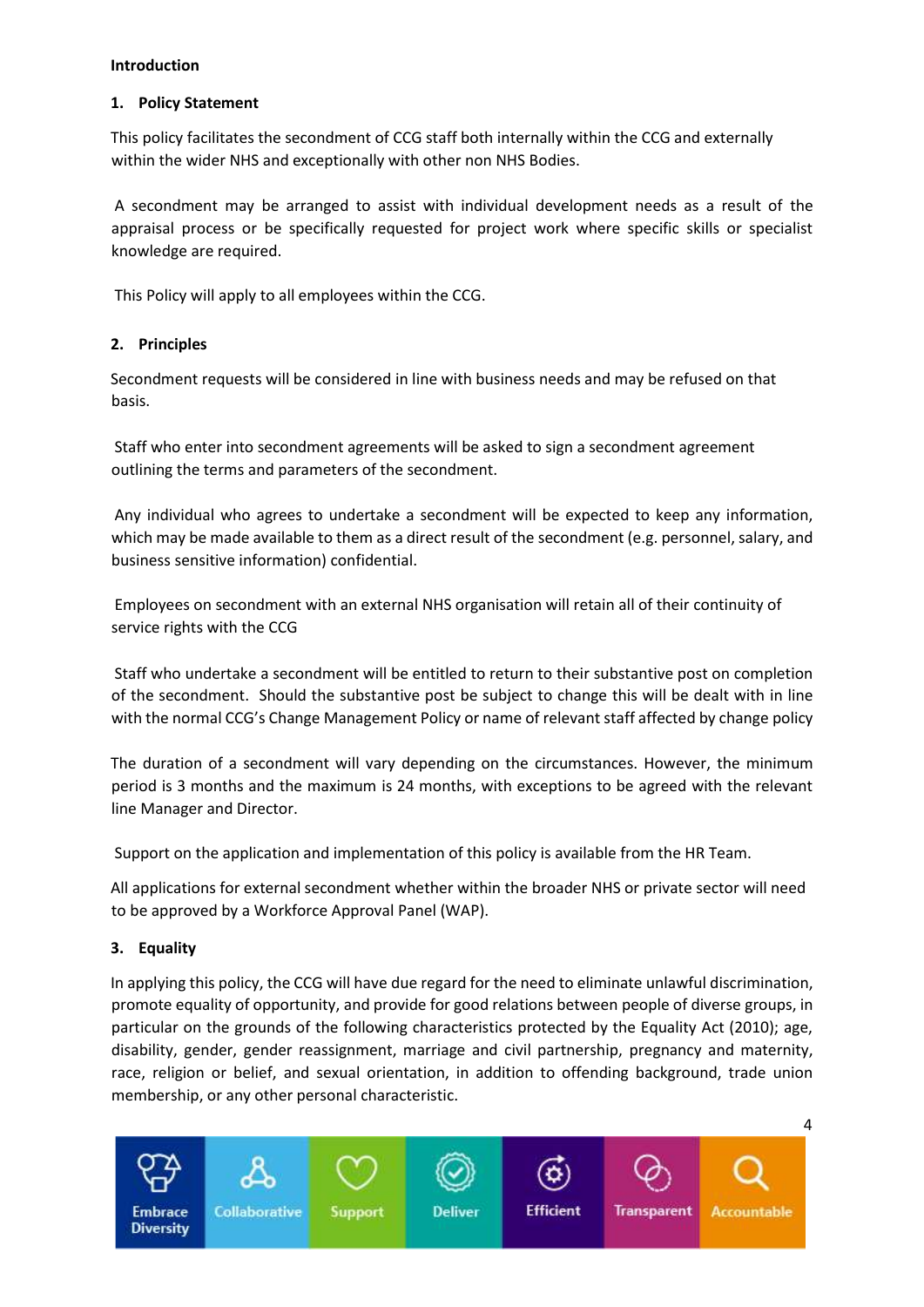The Equality Impact Assessment for this policy has been carried out, and is available on request from HR.

# <span id="page-4-0"></span>**4. Data Protection/GDPR**

In applying this policy, the Organisation will have due regard for the Data Protection Act 2018 and the General Data Protection Regulation (GDPR). Personal Confidential Data of data subjects will be processed fairly and lawfully and in accordance with the six data protection principles. Data Subject's Rights and freedoms will be respected and measures will be in place to enable employees (data subjects) to exercise those rights. Appropriate technical and organisational measures will be designed and implemented to ensure an appropriate level of security is applied to the processing of personal confidential data. Employees will have access to the CCG's Data Protection Officer for advice in relation to the processing of their personal confidential data and data protection issues.

# <span id="page-4-1"></span>**5. Monitoring and Review**

The policy and procedure will be reviewed periodically by Human Resources in conjunction with operational managers and Trade Union representatives. Where review is necessary due to legislative change, this will happen immediately.

The implementation of this policy will be reviewed annually by the CCG's Executive Team.

# <span id="page-4-2"></span>**6. Requesting Internal Secondments within CCG**

Where a Department within the CCG identifies that a secondment opportunity exists, consideration should be given to the length of the secondment, any training required and the skills set or specialist knowledge required of staff undertaking the secondment.

Depending on the nature of secondment, the vacancy will either be advertised in line with the CCG's Recruitment & Selection policy, or a request will be made directly to the relevant department the secondment requires specialist skills or knowledge.

There is no explicit obligation on the manager to release an individual but proper consideration should be given to such a request. Any refusal to allow an individual to uptake a secondment opportunity should be carefully considered and the potential long term benefits to the CCG should not be overlooked. An explanation should be given to the employee if a request is turned down.

Once agreed, Human Resources will liaise with the departments to facilitate an agreement and agree what parameters will be applied to it.

If the secondee is from an external NHS organisation, Human Resources will liaise with both the CCG and the substantive NHS employer to facilitate an agreement and agree what parameters will be applied to it, detailing very clearly the funding arrangements that have been agreed.

# <span id="page-4-3"></span>**7. Secondment of CCG staff to external organisations**

Where an individual manager is approached by an external organisation regarding a secondment opportunity for an employee, contact should be made with Human Resources. The opportunity may be advertised depending on the nature of the request. If the secondment is feasible, Human Resources will facilitate the agreement between all parties involved.

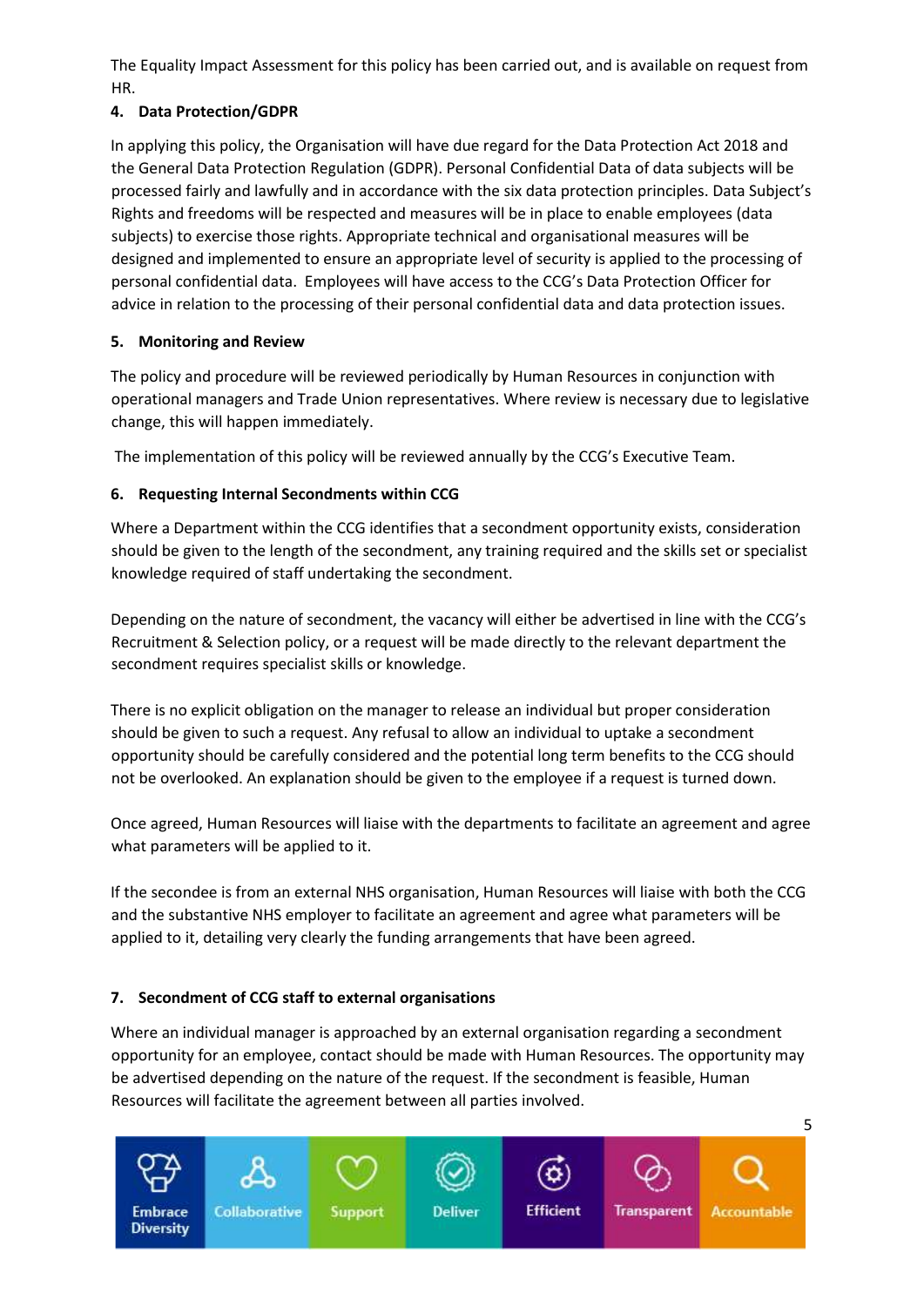Where an employee wishes to pursue a secondment opportunity with an external organisation they should approach their manager indicating that they have applied or wish to apply for an external secondment.

Agreement must be reached on how the secondee/placement individual's salary will be paid and which body will be responsible for meeting any additional expenses such as travel and subsistence allowances.

Staff who are part of the NHS Pension Scheme and pursue a secondment opportunity with an external organisation may not be eligible to continue with their membership in the scheme for the duration of their secondment. Advice should be taken from HR and Payroll before confirming the secondment.

During the period of the secondment the individual's Terms and Conditions will remain the same, with the exception to Pension provisions and continue to be subject to CCG policies and procedures. Exceptions to this will be agreed in advance between the host CCG, secondee and external organisation.

Secondees are responsible for reporting any reasons for absence directly to both the external organisation and the CCG in accordance with their own absence management policies.

Whilst on any secondment employees will continue to accrue annual leave entitlements and be permitted to take annual leave to their entitlement limit with the agreement of the host organisation. Where an employee takes a period of Maternity/Adoption Leave during the course of the secondment, accrual of their annual leave entitlements will continue to apply.

### <span id="page-5-0"></span>**8. Funding Arrangements**

Prior to the secondment taking place, the appropriate manager(s) must liaise with Human Resources and the Finance Directorate to agree who will be funding the secondment and how the payment arrangements are to be facilitated. Depending on the individual agreements, it may be appropriate to submit a CCG change form or arrange for a debtors invoice to be raised.

Where the grade of the secondment post is higher than the grade of the employee's substantive post, the full salary cost will be paid by the CCG and recovered from the host organisation. On return to the CCG the employee will revert to their substantive grade and salary.

#### <span id="page-5-1"></span>**9. Working Arrangements**

For the duration of the secondment or work placement the individual will be required to comply with the working/cover arrangements of the department or host employer. Any agreement to exceed/reduce their contractual working hours will be subject to agreement at the initiation of the secondment and the conditions of Working Time Regulations.

#### <span id="page-5-2"></span>**10. Communication**

When on secondment, it must be agreed by all parties that three way communication between the secondee, host organisation and the employer is maintained.

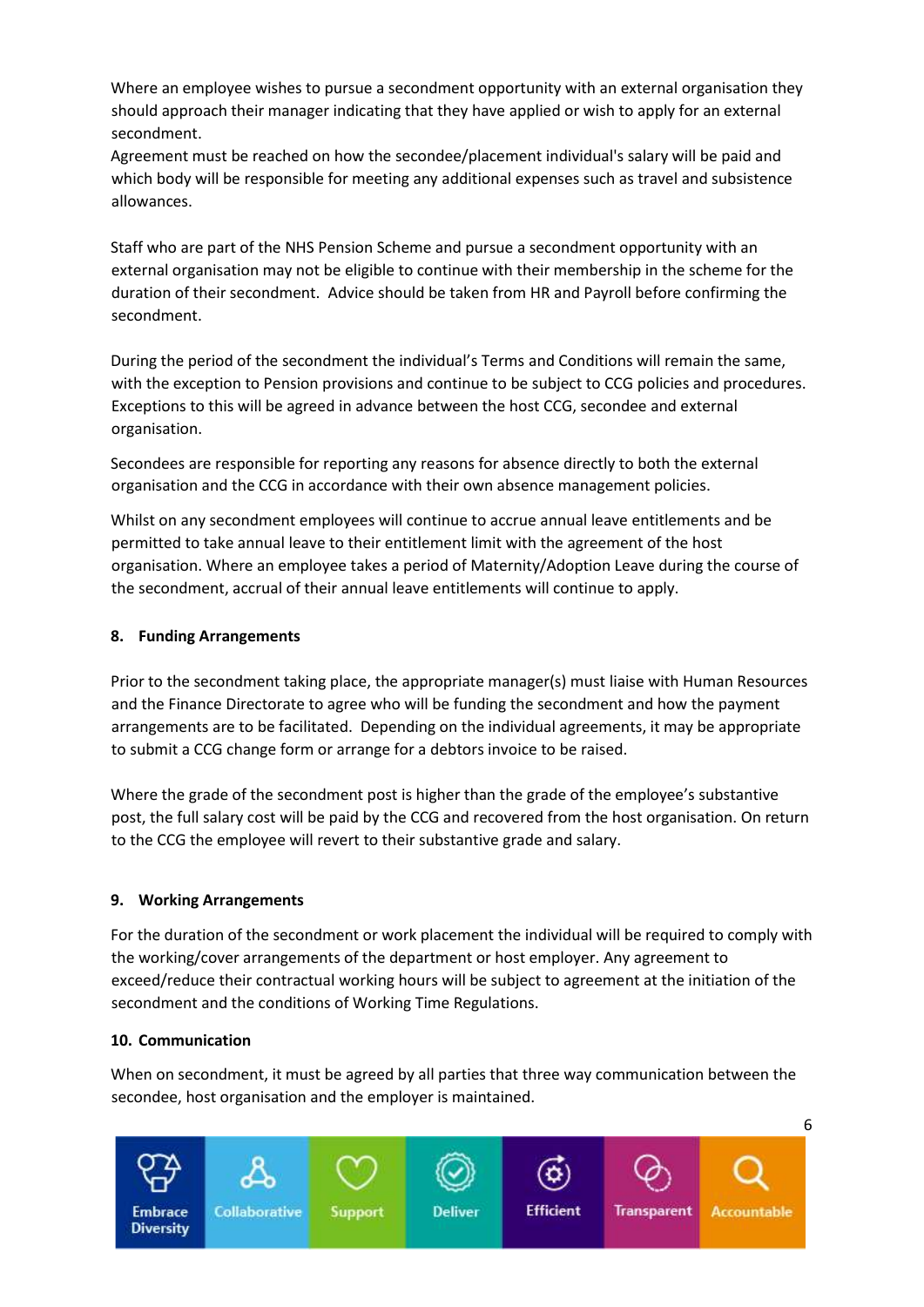Any secondee from the CCG should be kept informed of and consulted about any CCG changes that takes place during their period of secondment.

# <span id="page-6-0"></span>**11. Appraisals**

Employees who are on short term (less than six months) secondment should continue to be assessed against their role and objectives of their substantive role.

Employees who are on long term (more than six months) secondment should be assessed against the objectives for the seconded/acting up role.

Appraisal discussions should take place to ensure performance continues to be of a satisfactory standard and that the employee is continuing to meet any performance objectives and develop as appropriate.

Employees who are on an external secondment should feedback to the CCG. It is advisable that the substantive line manager obtains feedback from the manager during the secondment prior to conducting the appraisal with the secondee.

# <span id="page-6-1"></span>**12. Managers' responsibilities**

For managers who are accountable for managing the secondee it will be their responsibility to outline at the start what their objectives are for the duration of the secondment. Managers must also conduct performance reviews/appraisals in line with the local process in place.

# <span id="page-6-2"></span>**13. Termination or Extension of Secondment**

A request for an extension of an existing secondment should be considered in accordance with the needs of the service, and be mutually agreed by all parties and confirmed in writing. If an extension is refused, an explanation should be given to the employee. A further WAP approval should be obtained.

The secondment may be terminated by either party in writing with the appropriate or previously agreed notice period as outlined in the secondment agreement.

# <span id="page-6-3"></span>**14. Secondment becoming permanent within the CCG**

When a manager identifies / confirms a secondment will subsequently become permanent, the manager should follow the appropriate advertising and recruitment process outlined in the recruitment and selection policy.

The manager should complete a WAP form and obtain WAP approval before commencing recruitment to the permanent post.